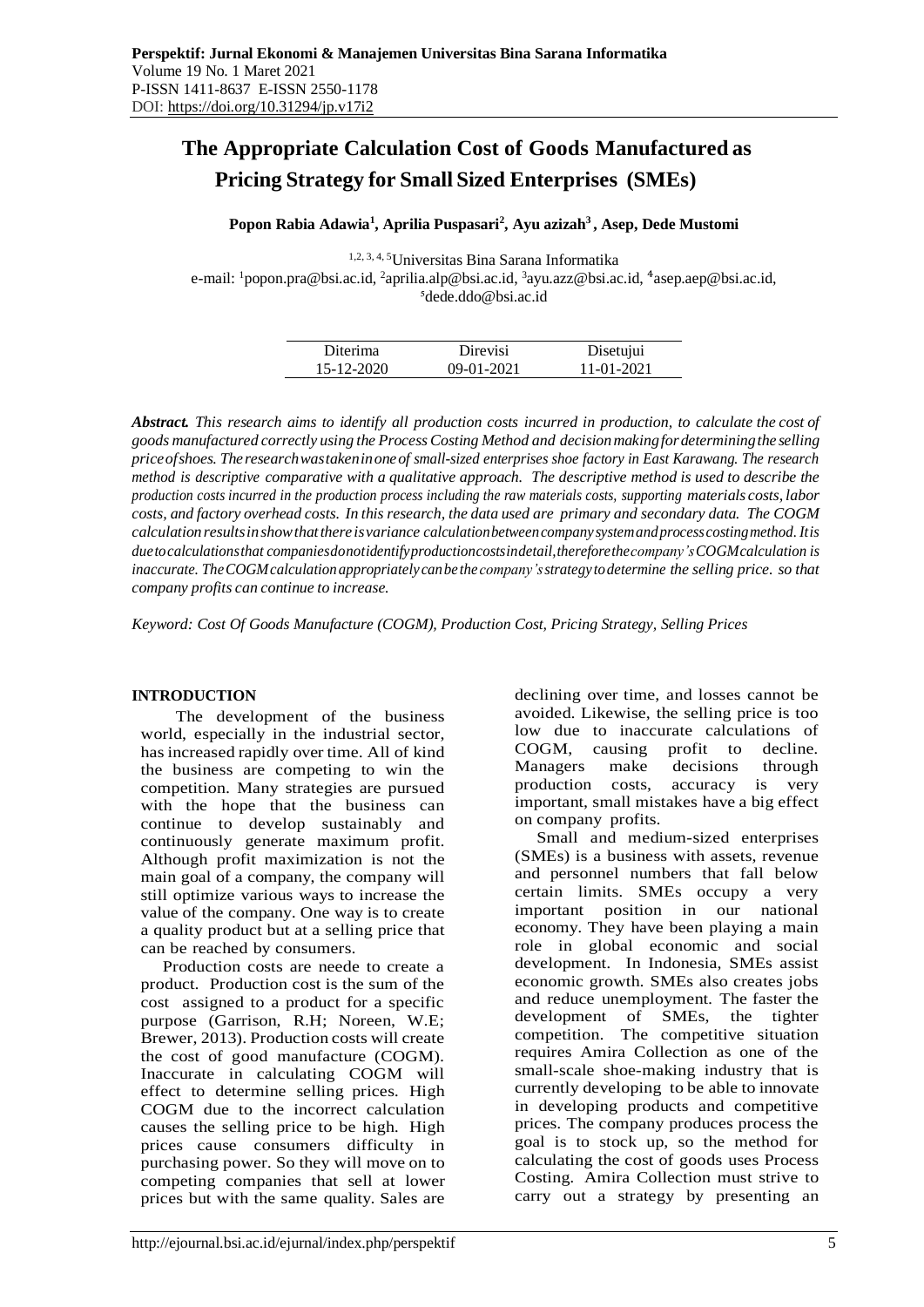affordable selling price but of the highest quality. A part from the above, the most important thing is how the company calculates the right COGM as a pricing strategy to make maximum profit.

Price is very important to the survival of the business, this could negatively impact the product and the company's profitability if not determinedcorrectly. Table 1explains the various types of pricing objectives that steer pricing strategies.

**Table 1. Types of pricing objectives**

| Oriented of                                                                                                                                                                                                                                                                                                                     | Oriented                                                                                                                                                                                                                                                                                                            | Oriented of                                                                                                                                                                                                                                                                                                                  |
|---------------------------------------------------------------------------------------------------------------------------------------------------------------------------------------------------------------------------------------------------------------------------------------------------------------------------------|---------------------------------------------------------------------------------------------------------------------------------------------------------------------------------------------------------------------------------------------------------------------------------------------------------------------|------------------------------------------------------------------------------------------------------------------------------------------------------------------------------------------------------------------------------------------------------------------------------------------------------------------------------|
| Profit                                                                                                                                                                                                                                                                                                                          | of Sales                                                                                                                                                                                                                                                                                                            | Status-quo                                                                                                                                                                                                                                                                                                                   |
| Organization<br>will<br>s<br>maximize<br>their current<br>profits.<br>In<br>this attempt<br>they evaluate<br>de- mand<br>and costs<br>accompanyi<br>ng the<br>alternate<br>prices and<br>choose the<br>price that<br>will -<br>max-<br>imize profits,<br>income,<br><b>or</b><br>rate of return<br><sub>on</sub><br>investment. | Sales<br>objective<br>are<br>S.<br>essentiall<br>У<br>expresse<br>d in terms<br>of sales<br>volume<br>or market<br>share.<br>The<br>motivatio<br>for<br>n.<br>setting<br>sales<br>volume<br>objective<br>$\mathbf{t}$<br>- is<br>S.<br>create<br>growth in<br>sales or to<br>sustain<br>current<br>sales<br>levels. | Sales quo<br>objectives<br>are tactical<br>goals that<br>encourage<br>competition<br>on factors<br>other than<br>price.<br>Organizatio<br>ns that base<br>their pricing<br>strategy on<br>this employ<br>such<br>an<br>orientation<br>to remain<br>competitive<br>or to avoid<br>price battles<br>with their<br>competitors. |

Source: (Michael Colin Cant, Jan Wiid, 2016)

Preliminary research on the calculation of the cost of good-manufactured has been written Decot, F.A, Corner, D.S. et al, Measuring the Costs of Production and Pricing on Diversified Farmers. In their research, they conducted in-depth interviews with various agricultural workers by using a constant comparison method to analyze data. From these studies, the results obtained are that for determining COGM and creating price for selling, there is no different for each farmer. And Dewi,M.W and Muryati, in their journal An anlysis of calculation of the Cost of Good Manufacture with the Order Price Method on Sales Pricing. Output of this research is that the calculation of cost of production based on the results of analysis using the full costing method is greater than the calculation of the cost of production method by a company.

None of these studies have discussed in detail the calculation of COGM based on process costing. Each type of production has different characteristics and costing methods, and the research conducted by this researcher is the calculation of COGM by using a process costing by adding equivalent units to the calculation and considering the elements of the defective product in the calculation of determining COGM. The hope from this research can be obtained from the calculation of the correct and accurate COGM as a reference for setting the selling price so that company profits can continue to increase.

# *Cost of Goods Manufacture*

The calculation of the COGM in SMEs aims to meet the needs of both internal and external parties. In table 2, several theories about the cost of goods manufactured are presented.

# *Process Costing*

Each company has a different method of calculating the COGM. The method of collecting the cost of goods can be grouped into two methods, namely job order costing and process costing.

**Table 2. Theory Matrix of COGM** 

| No | Theory                                                                                                                                                                                                                    | Dimension                           | Synthesis                                                                                                 |
|----|---------------------------------------------------------------------------------------------------------------------------------------------------------------------------------------------------------------------------|-------------------------------------|-----------------------------------------------------------------------------------------------------------|
| 1  | Cost of Good<br>Manufacture<br>(COGM) is in<br>the form of<br>production<br>costs related to<br>goods<br>completed in<br>one period<br>(Garrison, R.H;<br>Noreen, W.E;<br>Brewer, 2013)                                   | Production<br>cost in one<br>period | Cost of Goods<br>Manufacture are all<br>used to produce an<br>item starting from<br>the purchase and      |
| 2  | The Cost of<br>Good<br>Manufacture<br>(COGM) is the<br>total production<br>cost of the<br>goods that<br>were<br>completed and<br>transferred to<br>The FG<br>Inventory<br>during the<br>period<br>tV anderberck)<br>2009) | Total<br>production<br>cost         | processing of raw<br>materials into<br>finished goods and<br>ready for sale<br>within a certain<br>period |

Source: Researcher

In this research, the method used is process costing because of the company mass production. Companies that do mass production will collect production costs based on process costing (Michael R.K, 2011). Table 3 presents several theories regarding process costing.

## **Table 3. Theory Matrix of Process Costing**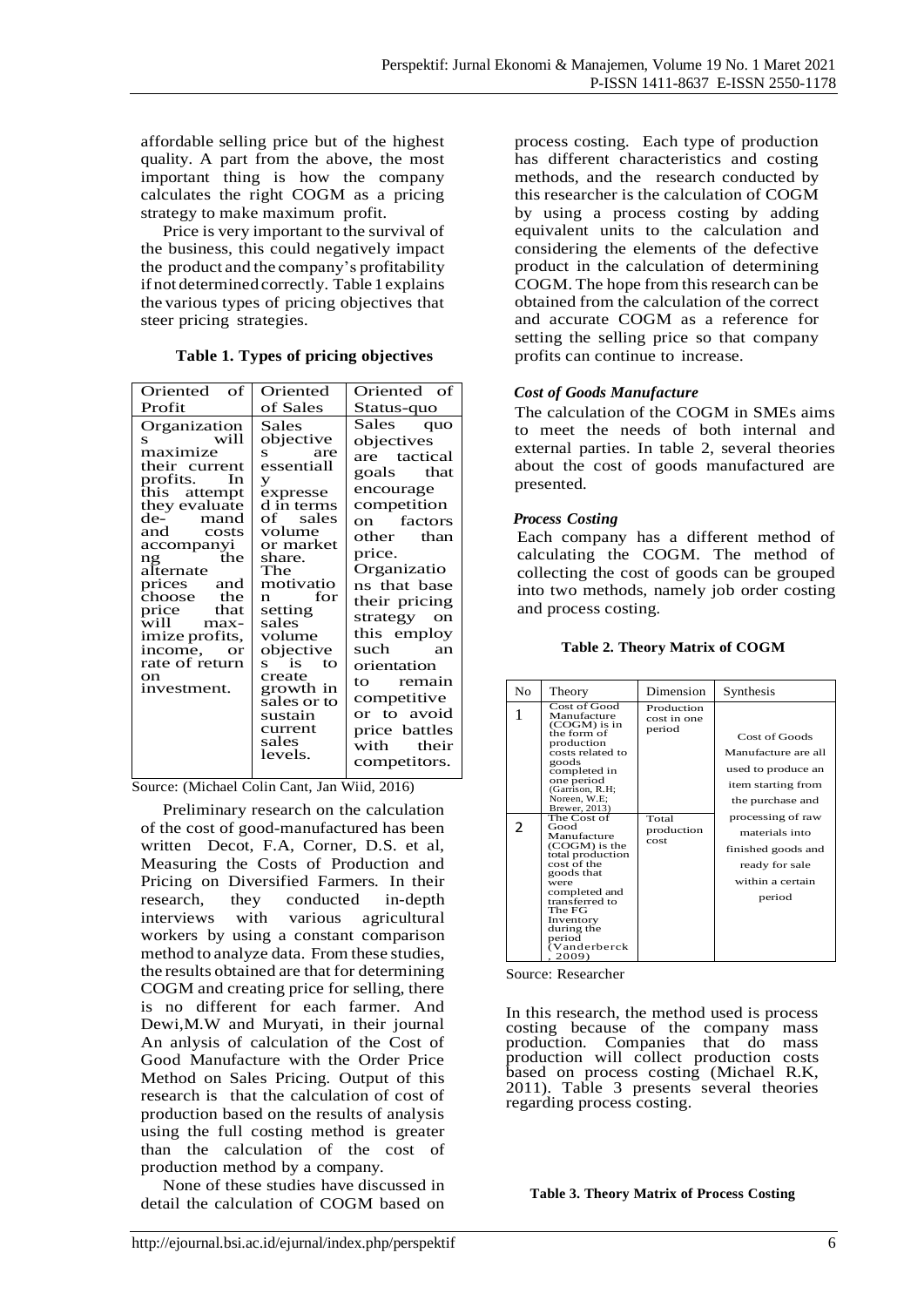| No            | Theory                                                                                                                                                                                                                                                                                                                                                                                                                                              | Dimension                                                                                                               | Synthesis                                                                                                                      |
|---------------|-----------------------------------------------------------------------------------------------------------------------------------------------------------------------------------------------------------------------------------------------------------------------------------------------------------------------------------------------------------------------------------------------------------------------------------------------------|-------------------------------------------------------------------------------------------------------------------------|--------------------------------------------------------------------------------------------------------------------------------|
| 1             | Processing<br>applies<br>costing<br>production<br>tΩ<br>involving<br>а<br>continuous<br>process resulting<br>in a high volume<br>of identical or<br>almost identical<br>units of output.<br>While there are<br>some<br>complexities<br>attached<br>tΩ<br>process costing.<br>the basic<br>idea<br>involves nothing<br>than<br>more<br>calculating<br>an<br>average<br>cost<br>each<br>unit<br>(Barfield,<br>JT:<br>Raiborn, CA and<br>Kinney, 2010) | Continou<br>s process<br>Cost<br>incurred<br>in period<br>Total<br>Costs<br>$t_{\Omega}$<br>total<br>output             | Process costing is<br>collecting cost of<br>production which<br>costs are collected<br>for each unit in<br>period time in each |
| $\mathcal{P}$ | Process<br>costing<br>system a method<br>of accumulating<br>and<br>assigning<br>costs to units of<br>production<br>in<br>companies<br>producing large<br>quantities<br>of<br>homogeneous<br>products;<br>accumulates<br>costs<br>by<br>cost<br>component<br>in<br>each production<br>department<br>and<br>assigns costs to<br>units<br>using<br>equivalent units<br>production<br>oť<br>(Michael<br>R.K, 2011)                                      | Large<br>quantities<br>Homogen<br><b>OUS</b><br>products<br>Productio<br>n<br>departme<br>nt<br>Unit<br>Equivalen<br>ts | production<br>departemen by<br>devided total costs<br>to total output                                                          |

Source: Researcher

## *Pricing Strategy*

This study describes the calculation of the COGM that is right and true as pricing strategies. External and Internal effects on the Pricing Strategy when SME develops their pricing strategy, they need to be aware of the factors that can assist them in their pricing decisions. Sometimes SME's require to consider the consumer's ability and willingness to pay a premium for the product offering. If the consumer cannot afford the product they will not purchase the product even if the quality is good. There is some factors that SMEs need to be aware of are described in Figure 1.



Figure 1. External and Internal Effects of Pricing Strategy



Figure 2. Frame of Work

#### **Research Method**

In the SME industry sector, business units rarely bookkeeping completely and using a good accounting system, especially related to the production cost incurred goods each unit, this is intended to discuss the assistance intended for researchers to seek assistance regarding the total cost of producing goods available in industries that have never previously counted accounting and no one has discusses the calculation of production cost at the Amira Collection, differing opinions from large companies that already exist about accounting disability systems that are easily accessible, easier to find selling price and expected amount of profit.

This study is descriptive comparative with a qualitative approach that is knowing and analyzing the calculation COGM of shoe production whether it has been by the cost accounting theory by comparing the calculation COGM by the company method

# *Data Collection Method*

Preliminary survey. We visited the company, conducted interviews with company owners Mr. Irvan to find out the shoe production being worked on, ask the owner about how the production process, costs incurred in production and how the company calculates the cost of goods manufacture. This preliminary survey is carried out for approximately 3 weeks.

Field survey. Some of the activities carried out by researchers in this field survey include: We looked directly at shoe making activities. Searched for data by conducting interviews with company owners and several employees while directly using raw materials, labor, and factory overhead used for shoe production. We also identified production costs arising from the production process. In this survey, we also reviewed and studied several documents belonging to the company, including details of production costs and production cost reports made by the company each month. The production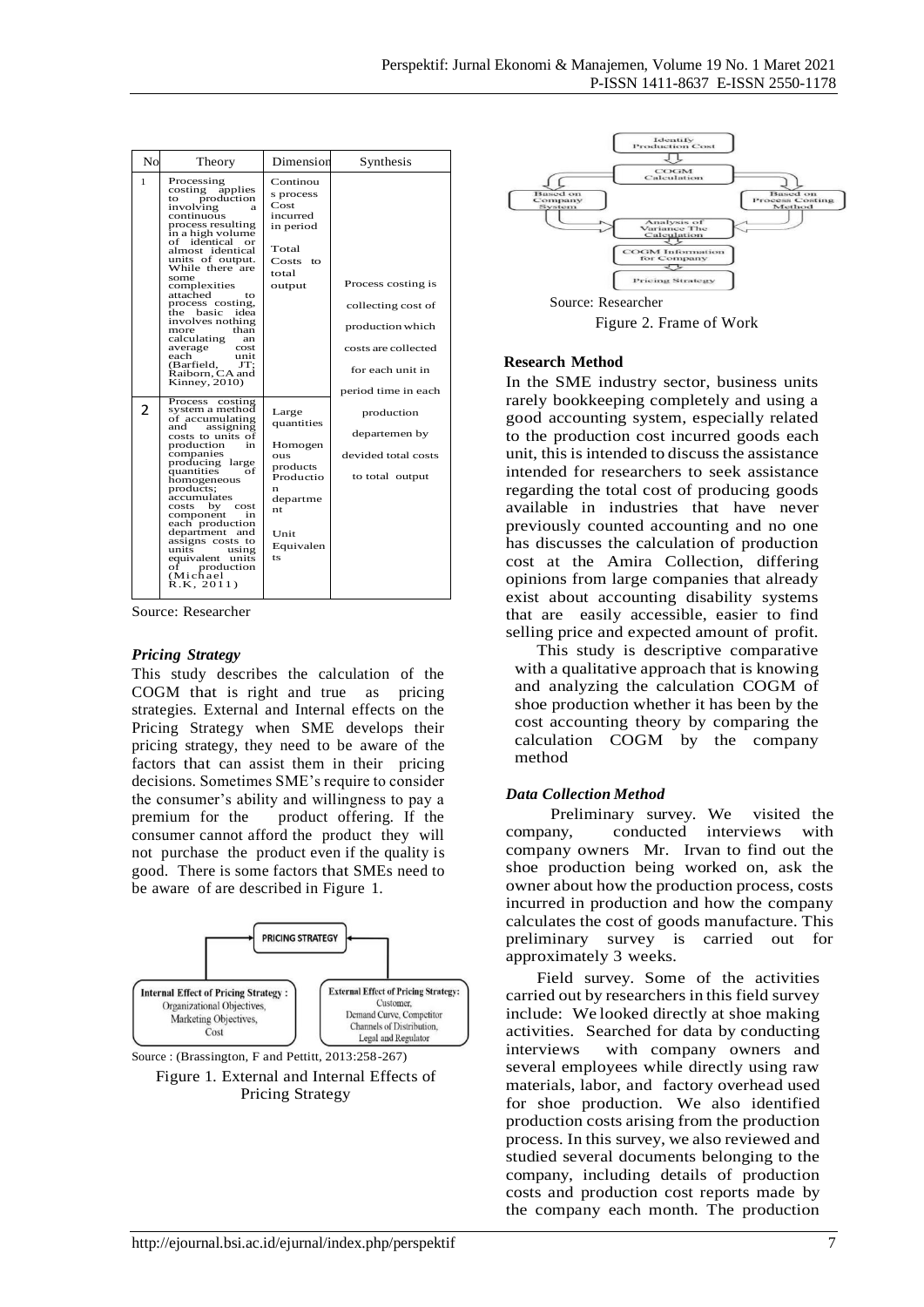cost report is a very important document in this study, as a comparison with the production cost report which will be presented by researchers based on the cost accounting rules. This field survey is carried out for approximately 3-4 weeks.

Documentary and library research. Data was also obtained through previous studies that have been carried out by other researchers in COGM calculations, studying books, journals and other information related to COGM calculations. Study and library research is carried out for approximately 2 weeks.

## *Data Analysis Methods*

The steps of the analysis technique carried out in this study are asfollows:

Collect, study and understand data about production activities and data relating to the cost of production and carry out the calculation of the cost of good manufacture begins with

the identification of the production process carried out by the company and the costs used to produce products

Collecting and grouping costs. Identification and classification of costs based on cost of production theory and comparing information on COGM calculated through a process costing with information on the COGM through methods applied by the company.

Arrange conclusions and recommendations for setting selling prices as pricing strategies.

# **Result And Discussion**

## *COGM Calculation based on Process Costing*

Amira Collection performs a production in which the product produced is shoes. Of the many types of shoes produced, one of them is a type of flath shoes for women. This type of shoe is produced every month by the company as many as about 10 scores (200 pairs) for stock in warehouses and then routinely sold to its customers. The details of the costs used to produce these flat shoes every month with the calculation based on cost accounting theory are as follows:

Raw Materials Costs. Raw materials costs theoretically should include the cost of all materials used in the manufacture of a product or performance of a service (Barfield, JT; Raiborn, CA and Kinney, 2010). Details of the cost of using raw materials to produce flatshoes every month are as follows:

|  | Table 4. Raw Materials Costs for 10 scores (200) |  |  |  |
|--|--------------------------------------------------|--|--|--|
|  | pairs) – per month                               |  |  |  |

| Types of raw materials             | Cost (IDR) |
|------------------------------------|------------|
| Newbook AC Material                | 620.000    |
| <b>AC Harmony Material</b>         | 225,000    |
| Pur CE                             | 230,000    |
| Tekson 1,3 mm                      | 150.000    |
| Sol YY                             | 275,000    |
| Tamsin Iron 14                     | 150,000    |
| <b>Total Direct Materials Cost</b> | 1.650.000  |

Source: Researcher Computation (2020)

Supporting Costs/Costs of indirect materials. Similarly classified are materials that actually become parts of the finished product, but whose costs are relatively insignificant, making it not cost-effective to trace them to specific products  $(S$ u pri yono,  $2013$ ).

**Table 5. Supporting Materials Cost per month**

| No.            | Supporting<br>Material                 | Amount  | @Price | Total (IDR) |
|----------------|----------------------------------------|---------|--------|-------------|
| $\mathbf{1}$   | Ujung keras                            | 10      | 5.500  | 55,000      |
| $\overline{2}$ | Embos Merk                             | 10      | 2.500  | 25,000      |
| 3              | PС                                     | 10      | 9.200  | 92,000      |
| 4              | Obon PU                                | 10      | 8.300  | 83.000      |
| 5              | Obon KNG                               | 10      | 8.200  | 82.000      |
| 6              | Lateks                                 | 10      | 1.000  | 10.000      |
|                | Spon 1½ ml                             | 10      | 5.700  | 57,000      |
| 8              | Sewing<br>thread                       | 10      | 1.255  | 12.550      |
| 9              | Cardboard                              | 10      | 7.500  | 75.000      |
| 10             | Accessories                            | 10      | 4.500  | 45.000      |
| 11             | Equipment                              |         |        | 300,000     |
|                | <b>Total Supporting Materials Cost</b> | 836.550 |        |             |

Source: Researcher Computation (2020)

Direct labor costs. Direct labor costs are labor cost or wages directly related to production, which are employed to process raw materials into finished goods (Michael R.K, 2011).

**Table 6. Direct Labor Costs per month**

| Tubic of Bircel Bubor Cobis per month |        |        |             |
|---------------------------------------|--------|--------|-------------|
| Type of work                          | amount | Wages/ | Total (IDR) |
|                                       |        | scores |             |
| Designer                              |        |        | 500,000     |
| Handyman Top                          | 10     | 45,000 | 450.000     |
| Handyman down                         | 10     | 30.000 | 300,000     |
| Insoles                               | 10     | 3.500  | 35.000      |
| Bensol                                | 10     | 9.000  | 90.000      |
| Finisher                              | 10     | 7.500  | 75.000      |
| Meal allowance                        | 10     | 45.000 | 450.000     |
| <b>Total Direct Labour Cost</b>       |        |        | 1.900.000   |

Source: Researcher Computation (2020)

Factory Overhead Costs. Overhead is any factory or production cost that is indirect to manufacturing a product or providing a service (Mulyadi, 2014).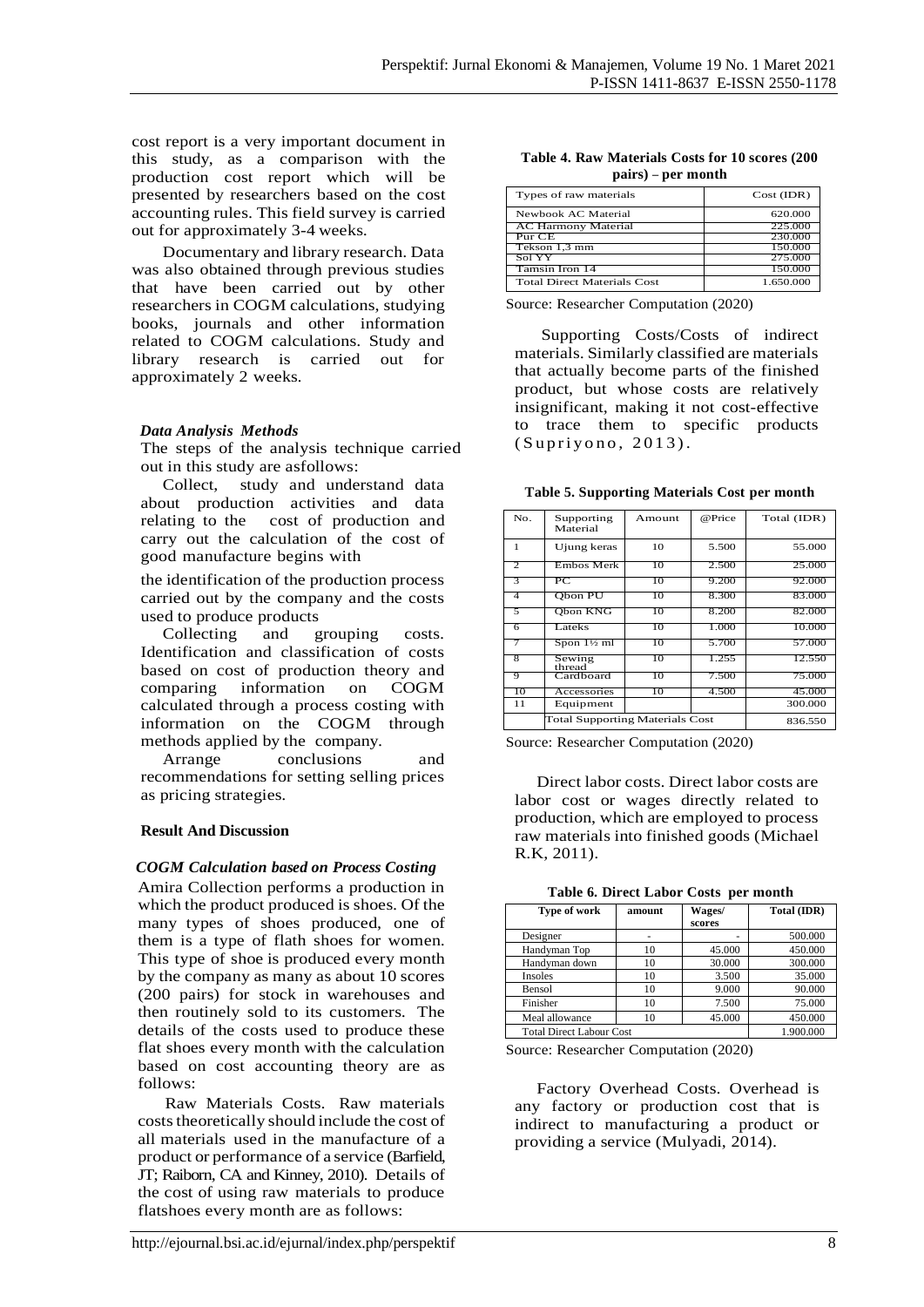| JYI IIIVIILII                         |              |  |  |
|---------------------------------------|--------------|--|--|
| Expenses                              | Amount (IDR) |  |  |
| Electricity                           | 112.500      |  |  |
| Telephone                             | 90.000       |  |  |
| <b>Engine and Vehicle Maintenance</b> | 131.250      |  |  |
| Depreciation Machines and Vehicles    | 62.805       |  |  |
| Building maintenance                  | 37.500       |  |  |
| <b>Depreciation Building</b>          | 75,000       |  |  |
| <b>Total Factory Overhead</b>         | 509.055      |  |  |

| Table 7. Calculation of Factory Overhead Costs - |           |  |
|--------------------------------------------------|-----------|--|
|                                                  | non month |  |

Source: Researcher Computation (2020)

#### *Calculation Cost of Goods Manufacture*

Shoe companies process their products through one department. During the management phase, a small portion of the product is damaged and unsold for sale. Production and cost data are products entering the process of 200 pairs of shoes, of which 175 pairs of shoes have been completed and as many as 5 pairs of damaged products and 20 are still in process with completion rates (Raw Material Cost 100%, Supporting Material Cost 100%, Direct labor Cost 80%, Factory Overhead Cost 70%).

**Table 8. Calculation COGM Per Unit**

| Element<br>Production<br>Cost(1) | Total Cost<br>(IDR) (2) | Equivalence Unit<br>(3)                             | COGM/pair<br>(IDR) (2):(3) |
|----------------------------------|-------------------------|-----------------------------------------------------|----------------------------|
| Material                         | 1.650.000               | $175 + 5 + (100\%$ x<br>$(20) = 200$ pairs          | 8.250                      |
| Supporting                       | 836.550                 | $175 + 5 + (100\% \text{ x})$<br>$(20) = 200$ pairs | 4.182.75                   |
| Labour                           | 1.900.000               | $175 + 5 + (80\% \text{ x})$<br>$(20) = 196$ pairs  | 9.693.88                   |
| Overhead                         | 509.055                 | $175 + 5 + (70\% \text{ x})$<br>$(20) = 194$ pairs  | 2,623.9                    |
| Total                            | 4,895,605               |                                                     | 24,750.6                   |

Source: Researcher Computation (2020)

Equivalent Unit Calculation. Equivalent units of production (EUP) are an approximation of the number of whole units of output that could have been produced during a period from the actual effort expended during that period (Barfield, JT; Raiborn, CA and Kinney, 2010). The formula to calculate Unit equivalent is : (Finished products + damaged products + (products in process x % complation) (Mulyadi, 2014). From the results of the above calculation, the cost of good manufacture report is made as a basis or reference in determining the selling price.

**Table 9. COGM Statement (Process Costing method) Per Month**

| PRODUCTION DATA                                          |           |
|----------------------------------------------------------|-----------|
| Entered in the process                                   | 200 pairs |
| Finished products are<br>transferred to the<br>warehouse | 175 pairs |
| Product in final process                                 | 20 pairs  |
| Damaged product                                          | pairs     |

| Number of products<br>produced                                                        |                                       | 200 pairs       |  |  |  |  |
|---------------------------------------------------------------------------------------|---------------------------------------|-----------------|--|--|--|--|
| <b>COST</b>                                                                           | Total (IDR)                           | COGM (IDR)      |  |  |  |  |
| Raw material costs                                                                    | 1,650,000                             | 8,250           |  |  |  |  |
| Cost of supporting<br>materials                                                       | 836,550                               | 4,182.75        |  |  |  |  |
| Labor costs                                                                           | 1,900,000                             | 9.693.88        |  |  |  |  |
| Factory overhead<br>costs                                                             | 509,055                               | 2,623.99        |  |  |  |  |
| Total                                                                                 | 4,895,605                             | 24,750.62/pairs |  |  |  |  |
| <b>COST CALCULATION</b>                                                               |                                       |                 |  |  |  |  |
| Cost of finished products transferred to the<br>warehouse (175 pairs @ IDR 24,750.62) | IDR 4,331,358.5                       |                 |  |  |  |  |
| Cost of damaged products (5 pairs @ IDR<br>24,750.62)                                 | 123,753.1                             |                 |  |  |  |  |
| Cost of product inventory in work process :                                           |                                       |                 |  |  |  |  |
| Raw material costs                                                                    | IDR 165,000                           |                 |  |  |  |  |
| Supporting materials cost                                                             | 83,655                                |                 |  |  |  |  |
| Direct labor costs                                                                    | 155,102.08                            |                 |  |  |  |  |
| Factory overhead costs                                                                | 36,735.86                             |                 |  |  |  |  |
|                                                                                       |                                       | IDR 440,492.94  |  |  |  |  |
| Total production costs charged per<br>month                                           | <b>IDR 4,895,600</b><br>(rounded off) |                 |  |  |  |  |

Source: Researcher Computation (2020)

This production cost report becomes very useful information for management for pricing strategy. Information on this production cost report will be compared with information on the calculation of production costs that the company has traditionally carried out.

# *Company's COGM Calculation*

The details of the costs used to produce these flatshoes every month based on company calculation are as follows:

**Table 10. COGM Statement (Company's Calculation) per month**

| No                     | Explanation                 | Price/pair | Amount   | <b>Total Price</b><br>(IDR) |
|------------------------|-----------------------------|------------|----------|-----------------------------|
|                        | Raw material<br>cost        | estimate   | estimate | 1.500.000                   |
|                        | Supporting<br>material cost | estimate   | estimate | 550.450                     |
| 3                      | Direct labour<br>cost       | estimate   | estimate | 2.150,000                   |
|                        | Overhead cost               | estimate   | estimate | 275.250                     |
| $_{\rm COGM}$          | 4.475.700                   |            |          |                             |
| <b>Unit Production</b> | 200 pair                    |            |          |                             |
| COGM/pairs             | 22.378,5                    |            |          |                             |

Source: Researcher Computation (2020)

#### *Comparative Analysis of COGMCalculations*

The results of the analysis that has been done, there is variance between the results of COGM calculations conducted by Amira Collection with the results of COGM calculations based on process costing (tabel 11).

Based on the monthly production cost report document made by the company there is a variance in COGM calculation